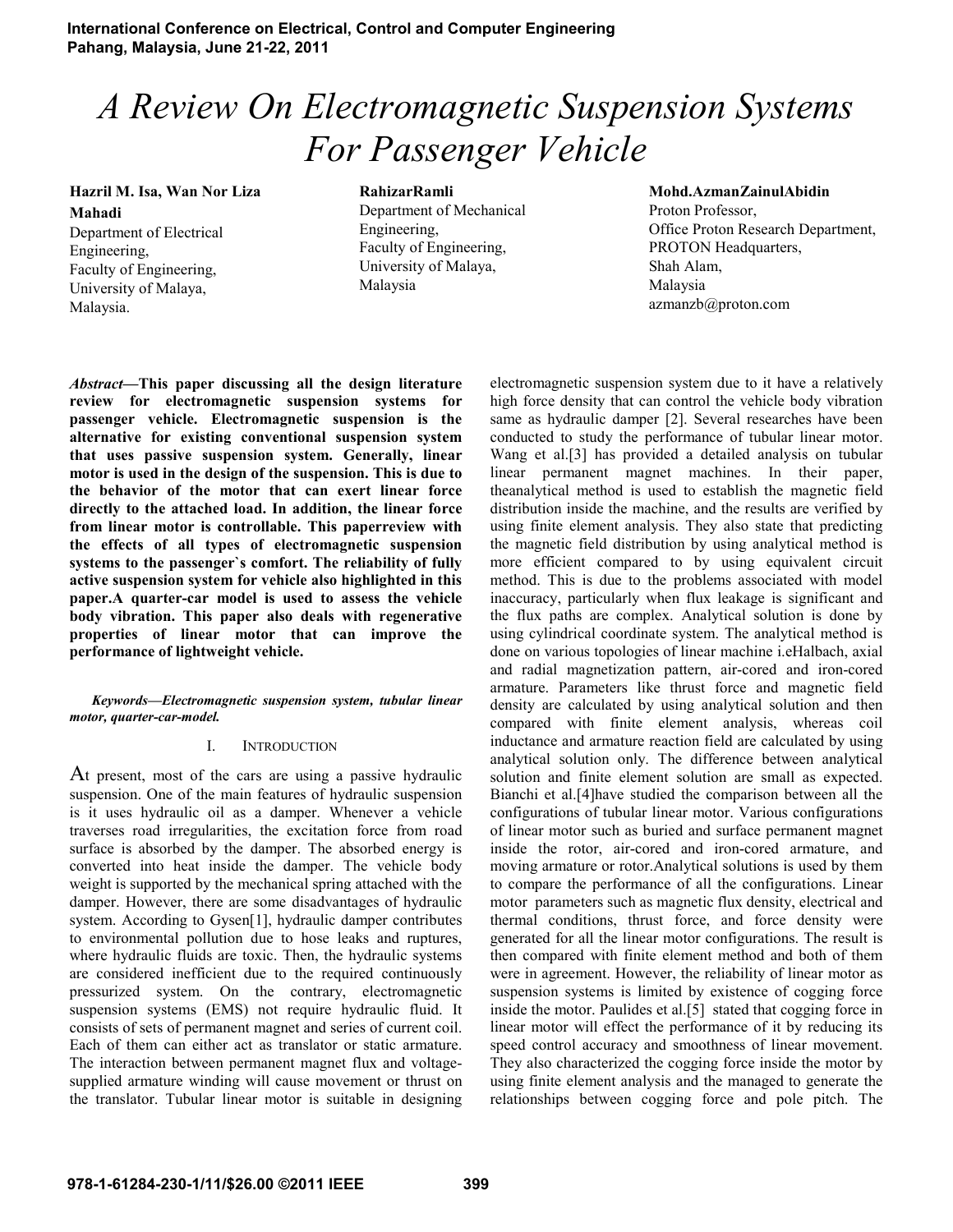controllable force in linear motor allows researchers [6-10] to apply it into vehicle suspension system in which it is called an EMS.

Linear motor can work on generator mode by converting the motion energy from translator into electrical energy[1]. In electromagnetic suspension system, the regenerative property of linear generator can dampen the translator`s oscillation by absorbing the kinetic energy that results from road excitation , same as the hydraulic suspension except thatthis energy is then supplied into storage system to be used by other loads in the vehicle [11].

Due to adjustable parameters in linear motor, the electromagnetic suspension system can be categorizedinto three, namely :

- Passive EMS
- Semi-Active EMS
- Active EMS.

In addition, the regenerative behavior of EMS is also studied due to the importance of that behavior in fuel economy and battery efficiency especially in hybrid car or in full electric car.

# II. PASSIVE EMS

Generally, passive suspension systems consists of all purely passive elements i.e passive mechanical spring and passive damper that totally not rely on external environment to tune up their characteristics. In case of electromagnetic suspension system, passive mechanical spring and linear synchronous generator is used as proposed by Paz [12]. In his paper, the linear generator acts as a damper by absorbing the kinetic energy that results from road excitation and convert it into electrical energy in which it is called electromotive force (emf). The magnetic flux from Neodymium(Nd)-Iron(Fe)- Boron(B) magnets will interact with passive armature winding to generate electrical energy to be stored in energy accumulator. The lumped equivalent circuit is used by Paz to determine the suitable parameters in EMS including coil inductance, coil resistance, and electromotive force. Paz also generate the relationship between linear speed of moving translator to the generatedemf and both of the parameters are linearly dependent.

Another research on purelypassive EMSthat applicable in lightweight vehicle is conducted by Gupta et al [13]. In their paper, they have developed a novel configuration of linear generator that absorbs kinetic energy from road vibrationand convert it into electromotive force (emf), thus dampen the oscillation of the permanent magnet translator. they also stated that the amount of voltage generated from linear generator, V is:

(1).............................ܤݒ݄݊ ൌ ܸ

Where  $n$  is the number of turns of the conductor coil,  $h$  is the effective height of pole ring, v is the linear velocity of the permanent magnet translator and  $B_i$  is magnetic flux from the permanent magnet assembly.

The damping force generated inside the linear generator, F as stated by them is:

$$
F = ILBi.................(2)
$$

Where *I*is the generated current inside the coil, *L* is the length of the coils and  $B_i$  is the magnetic flux from permanent magnet assembly.

The amount of damping force generated depending on the amount of current generated. Thus, when the electromagnetic suspension is connected with external resistor  $R_L$ , and with coil resistance of  $R_c$ , the damping force can be modified into:

$$
F = \frac{\kappa^2 v}{R_L + R_c} \tag{3}
$$

The designed electromagnetic suspension is then tested with all-terrain vehicle (ATV) and the output response of electromagnetic suspension is recorded.



Fig. 1.Passive EMS proposed by Gupta[13]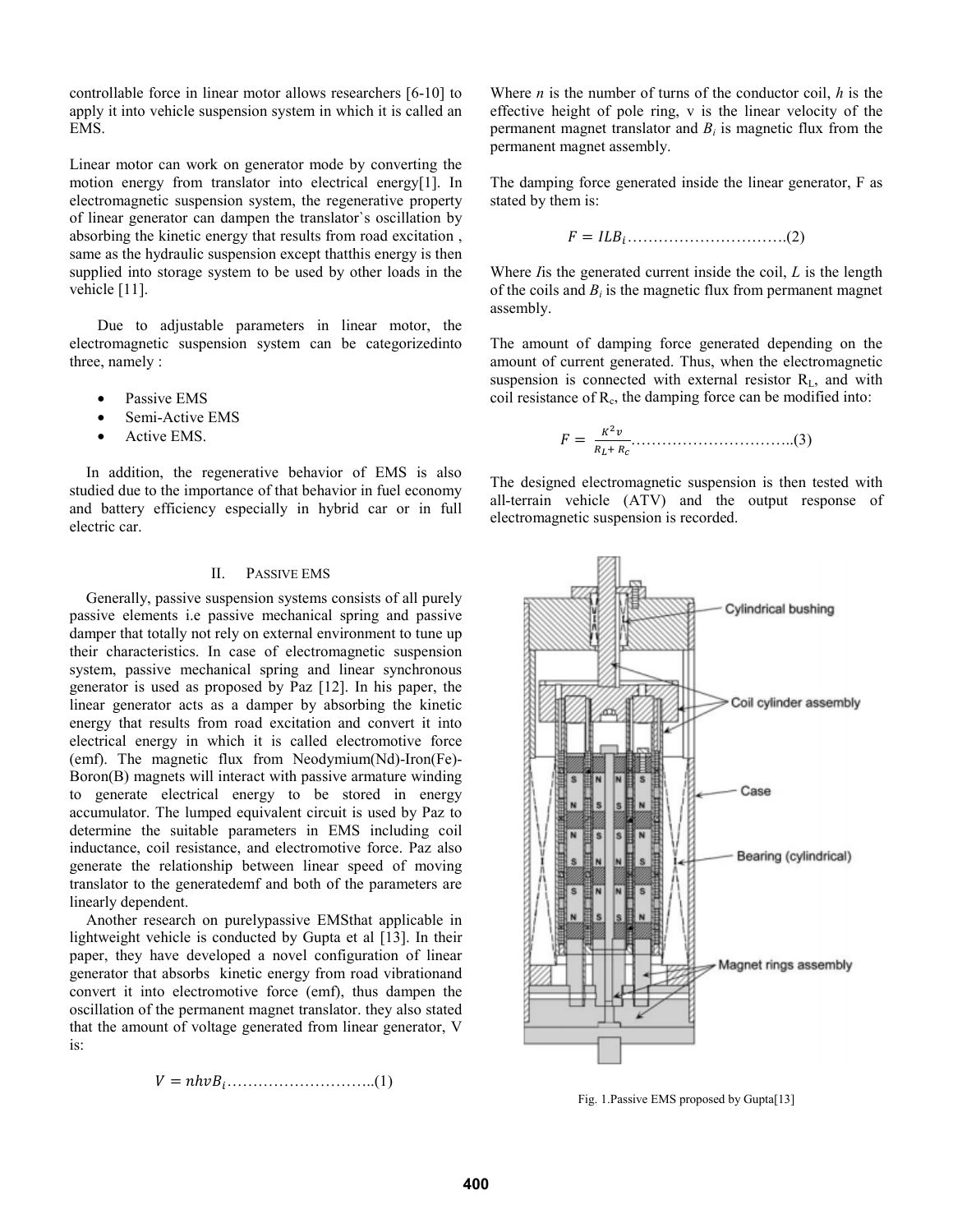Ebrahimi et al. [14] proposed a novel passive EMS that use eddy current concept. In the paper, the passive EMS consists of permanent magnets with iron pole that act as a translator and a hollow cylinder conductor as the stator. The relative movement between the permanent magnets and the conductor generates eddy current inside the conductor. This eddy current have the direction that opposes the movement direction of permanent magnets thus act as an oscillation damper. Analytical method is used to calculate damping force, and magnetic flux density inside the suspension. The performance of eddy current damper is then compared with other commercialized dampers and as a result, the eddy current suspension performance is slightly better in terms of vibration control than other commercialized dampers that using magnetorheological (MR) fluids and passive hydraulic dampers.

However, passive EMS cannot totally isolate the vehicle body from vibration. This is due to their passive properties in which the damping force produced is low, can operate on limited bandwidth [1] and have fixed parameters [15]. Thus, an active system is required to overcome all the disadvantages possessed by the passive EMS as will discussed on the next section.



Fig. 2. Passive EMS proposed by Ebrahimi[15]

# III. SEMI-ACTIVEEMS

Semi-active EMS combines the advantages of passive and fully active suspension system. It consists of both passive and active element. Paulides [20] provided the comparison of various design of linear actuator to be applied as semi-active suspension system. As a result, the brushless permanent magnet (PM) actuator is a viable choice for a semi-active suspension system.

Mirzaei [15] proposed a novel tubular induction machine as semi-active EMS. In his design, no permanent magnets are used, only windings on both translator and stator. The translator coil is connected with external direct-current (DC) source in which the generated magnetic flux density can be controlled by tuning the amount of DC current supplied. The passive winding at the stator act as a damper by damping the oscillation of translator. The damping force generated is related with the linear velocity of translator and the magnetic flux density generated by translator coil. The translator is then immersed in the hydraulic fluid that act as secondary damper. An experiment is conducted by him and it shows that the performance of the semi-active EMS is similar to tubular linear machine that uses permanent magnet as flux source.

Magnetorheological (MR) and electrorheological (ER) damper is currently used in semi-active suspension system [21-23]. Unfortunately, only MR damper is widely used because MR damper shows a greater increase in viscosity compared to ER damper when external current is applied [24 ]. Yao et al. [24] conducted an experiment by using MR damper in semi-active suspension system. The result of the experiment shows that the viscosity of MR damper is directly proportional to current applied to it, thus making the damping force controllable. However, when the amount of current reaches certain value (in this case, exceed 0.75A), the increase of the damping force is no longer significant and the MR damper has reach the saturation level.

# IV. FULLY ACTIVE EMS

Unlike passive system, fully active EMS is a system that totally relies on external environment i.e control system to control all the critical parameters such as thrust force, and damping force. Fully active EMS can completely eliminate the vibration on vehicle body but consume a lot of power to supply the control system and the EMS itself [16]. Several researches has been done to investigate the availability of fully active suspension system for lightweight vehicle.

Yahaya et al. [17] proposed the active suspension system by using the concept of linear-quadratic (LQ) control. The analytical solution is used to design the suspension controller and the result is then simulated inside Matlab. As a result, they discovered that active EMS gives a better performance in terms of comfort ride compared to the passive suspension.

Yoshimura et al. [18] have constructed an active EMS by using the concept of sliding mode control. According to him, the sliding mode control is much more better than LQ control concept and passive suspension system. Analytical solution is used in his paper to design the suspension system. As a result, the active suspension system by using sliding mode control is much more better than active suspension that using LQ control concept and passive suspension system in terms of vibration isolation.

Gysen et al. [1] studied the availability of linear motor in active EMS. In their paper, they state that the thrust force can be generated actively by supplying the external voltage inside the armature winding. The active armature is then interacts with permanent magnet translator thus causing linear movement. They also stated that the linear motor also can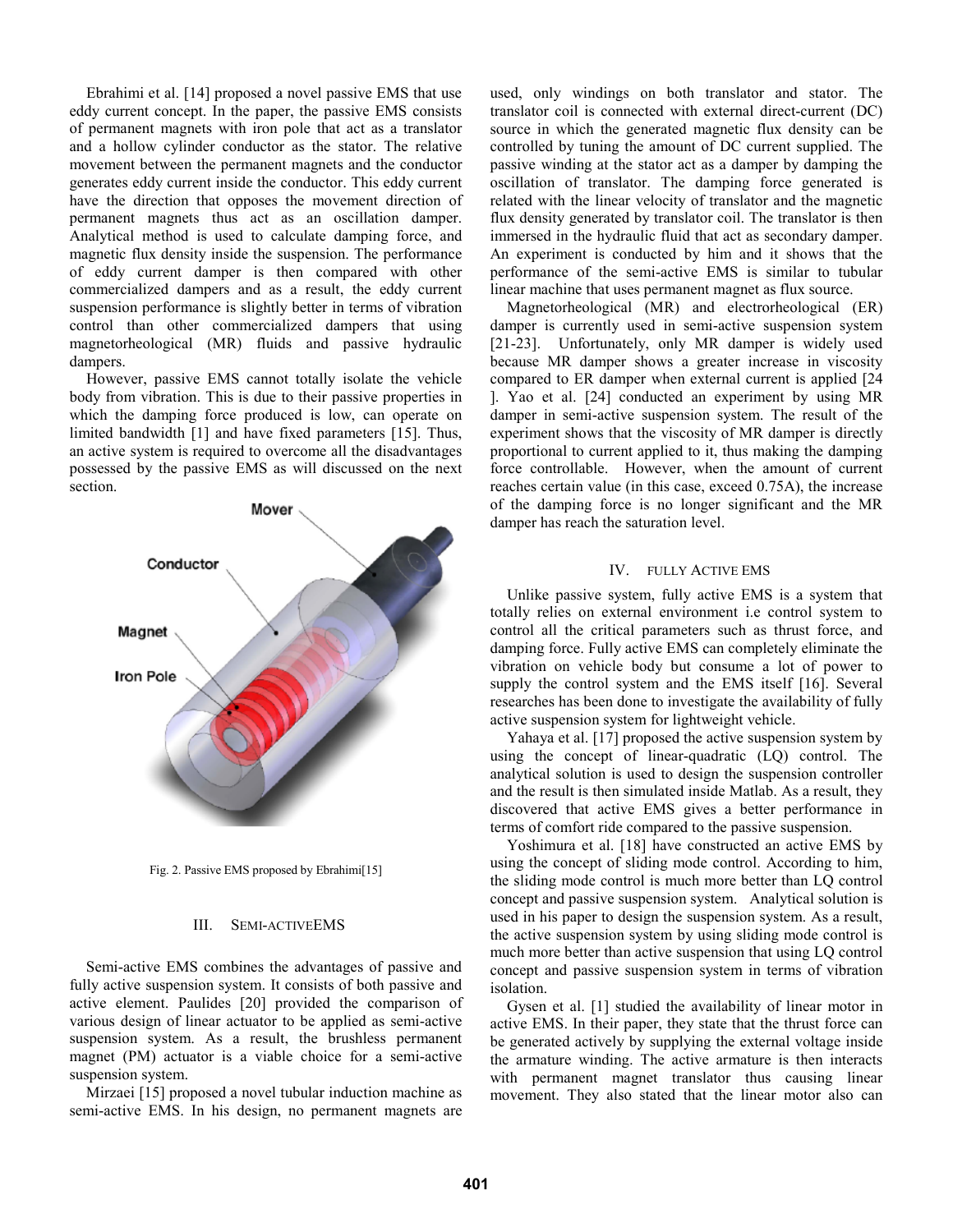works as a generator by absorbing the vibration energy to be converted into electrical energy thus increasing the vibration isolation. The performance of proposed active suspension system is compared with passive suspension system and the results shows that the active suspension system is slightly better than the passive system in terms of vibration isolation. The topologies of linear motor can affect the performance of electromagnetic suspension system [2]. Gysen et al. evaluate finite element and analytical method is used to evaluate the performance of various topologies of linear motor (Halbach, radial and axial magnetization pattern, air-cored and ironcored winding, and translating armature or permanent magnets). As a result, the linear motor with moving permanent magnet with Halbach magnetization pattern provide the highest damping force based on the amount of voltage generated referring to formula from [13].

Lee and Kim [19] studied the applicability of direct-drive tubular linear brushless permanent-magnet motor in active suspension system. A quarter-car test is used to evaluate the performance of suspension system. The control system for active suspension system is also designed by using a mathematical model and its performance in terms of frequency response is evaluated.

#### V. REGENERATIVE PROPERTIES OF EMS

Besides providing the damping force to improve the passenger comfort, electromagnetic suspension also possess regenerative behavior. Electromagnetic suspension system can act as a generator by producing an alternating voltage resulted from relative movement between permanent magnet stacks and armature winding. Storage system to store the generated electrical energy can also be designed in order to support the energy requirement by other loads in the car thus reducing the power consumption especially in hybrid and fully electric car. Montazeri and Soleymani [11] investigated the energy regeneration of active suspension system in hybrid electric vehicles. The generated energy contributes to the improvement of the battery efficiency and fuel economy. The resistancecapacitance battery model and ultra-cap model are designed as a power storage system to store the energy generated by suspension system.

Okada et al. [16] proposed an energy regenerative active suspension system which applied a linear DC electromagnetic motor as the actuator. A double-voltage charging circuit was used to regenerate electrical energy during high speed motion of the actuator.

Martins et al. [25] produced a prototype of permanent magnet linear actuator and studied the dynamic performances of the actuator in low and high frequency excitation. The experimental results showed the agreement of the simulation results. However, the weight and dimensions values were too large and needed to be reduced further.

## VI. CONCLUSION

The development of all types of electromagnetic suspension and its regeneration properties are reviewed in this paper. For passive electromagnetic suspension, it not require external control system to adjust the damping coefficient to maintain passenger comfort and stability. Generally the damping force is directly linear with relative velocity between sprung mass (car body) and sprung mass (car tyre). Therefore, the power consumption for passive electromagnetic suspension system is far very low compared to semi-active and fully active electromagnetic suspension system. Unfortunately, in terms of force density, passive electromagnetic suspension is the lowest of all, thus passive EMS alone is not enough to provide desired comfort for passenger. Semi active suspension system contains both the fully active and passive elements thus making it more reliable from passive EMS but slightly bad than active EMS due to its passive properties.MR damper is used recently in semi-active EMS. But several researches have proposed a fluidless version of semi-active EMS to be applied in lightweight vehicle. Active suspension system uses external control system to control the damping force, thus improving the passenger comfort and stability. Unfortunately, active suspension system consumes a lot of power and the structure is complex to design. However, this paper highlights the reliability of active suspension system to be applied in the lightweight vehicle. The enhanced mode for passive EMS and semi-active EMS may be can be done in future in order to make their performance on par with fully active EMS thus can be applied on lightweight vehicle. The regenerative properties of electromagnetic suspension are summarized. With improvement of technology, a fully active suspension may become one of promising trends of active suspension.

## REFERENCES

- [1] B. L. J. Gysen, J. J. H. Paulides, J. L. G. Janssen, et al., "Active Electromagnetic Suspension System For Improved Vehicle Dynamics," IEEE Conf. on Vehicle Power and Propulsion, vol. 59, pp. 1156-1163, September 2008.
- [2] B. L. J. Gysen, J. L. G. Janssen, J. J. H. Paulides, et al., "Design Aspects Of An Active Electromagnetic Suspension System For Automotive Applications," IEEE Conf. on Industry Applications Society Annual Meeting, pp. 1-8, 5-9 Oct 2008.
- [3] J. Wang, G. W. Jewell, and D. Howe, "A General Framework for the Analysis and Design of Tubular Linear Permanent Magnet Machines," IEEE Trans. On Magnetics, vol. 35, May 1999.
- [4] N. Bianchi, S. Bolognani, D. D. Corte, et al., "Tubular Linear Permanent Magnet Motors : An Overall Comparison," IEEE Trans. On Industry Applications, vol. 39, April 2003.
- [5] J. J. H. Paulides, J. L. G. Janssen, E. Laurentiu, et al., "Tubular Permanent Magnet Actuators : Cogging Force Characterization," Proceedings of The IEEE EUROCON Conf, pp 1-7, St. Petersburg, 18- 23 May 2009.
- [6] Y. M. Sam and K. Hudha, "Modelling And Force Tracking Control Of Hydraulic Actuator For An Active Suspension," 1st IEEE Conf. on Industrial Electronics And Applications, pp. 1-6, 24-26 May 2006.
- [7] J. Lich, "Optimal Design of Active Suspensions Using Damping Control," ASME of vibration and acoustics, vol. 119, pp 609-611, Oct. 1997.
- [8] S. A. Nasar and I. Boldea, "Linear Electric Motors: Theory, Design and Practical Applications," Prentice Hall, Inc., 1987.
- [9] I. Boldea and S. A. Nasar, "Linear Electric Actuators And Generators," IEEE Trans. On Energy Conversion, vol. 14, no. 3, September 1999.
- [10] W. J. Kim and C. M. Bryan, "Development of a Novel Direct-Drive Tubular Linear Brushless Permanent-Magnet Motor," International Journal of Control, Automation, And Systems, vol. 2, no. 3, pp. 279-288, September 2004.